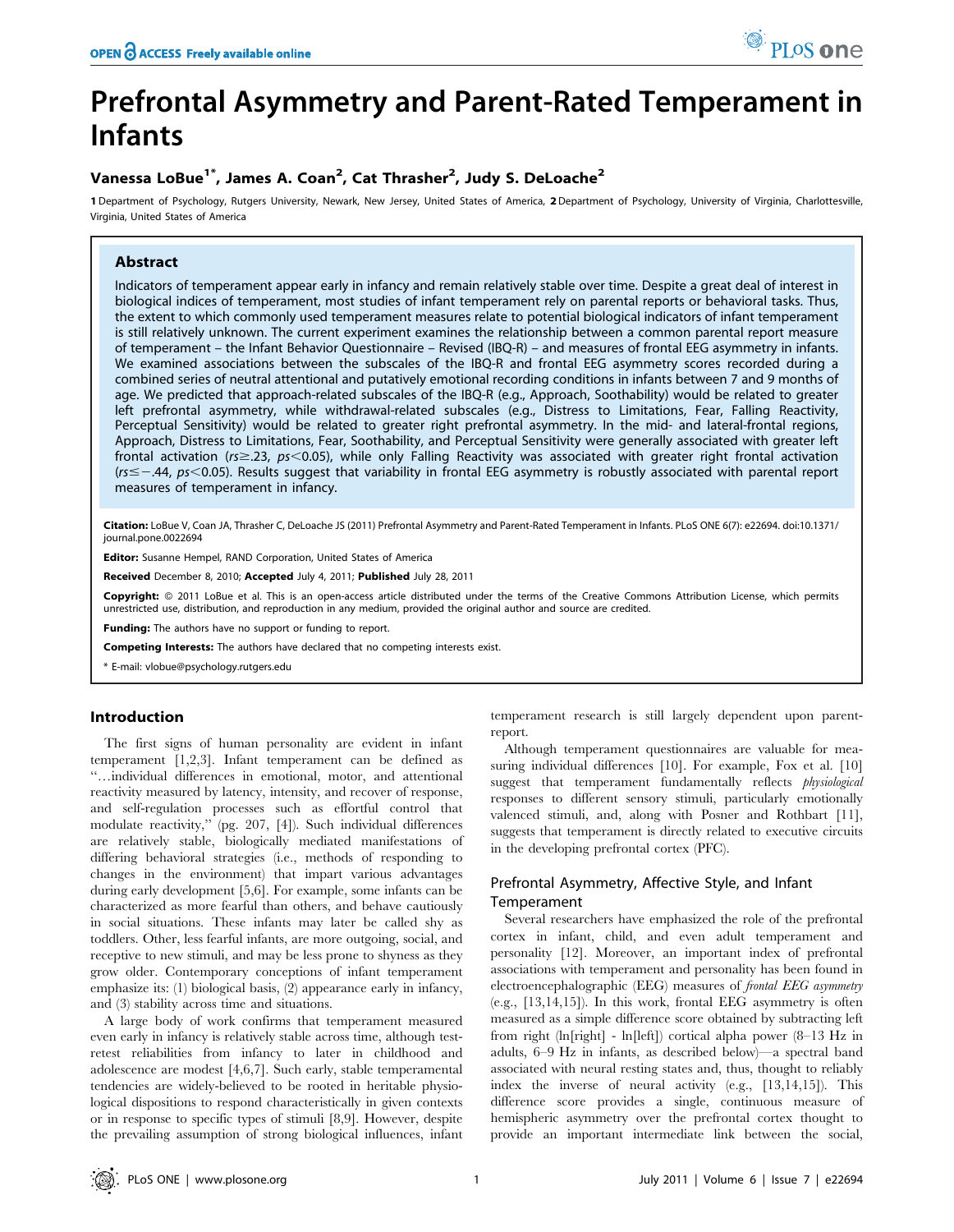behavioral, psychological, and cellular mechanisms underlying adult personality and infant temperament (cf., [16,17]). Specifically, frontal EEG asymmetry has been proposed as 1) an index of tendencies to approach or withdraw when presented with positively and negatively valenced stimuli [12,14,18,19]; and 2) a potential endophenotypic biomarker of affective risk and resiliency in the face of stressful life situations [17,20]. A large number of studies of frontal EEG asymmetry in both adults [12,21,22] and infants [14,18,19] suggest that left lateralized prefrontal activity indexes approach-related activity and that right-lateralized prefrontal activity indexes withdrawal-related activity.

Nearly 25 years ago, Fox and Davidson [14] introduced the notion that temperament is also closely related to these approach and withdrawal systems—that in fact these systems guide infant exploratory and inhibitory behaviors from birth. A large and growing body of research now supports this view, in adults as well as in children and infants [10,20,23,24,25,26,27]. In their early work, Davidson and Fox [28] observed that 10-month-old infants produced greater activation in the left than right prefrontal areas when viewing photographs of happy as contrasted with sad faces, presumably because of the reward value of happy as opposed to sad faces. Later, Fox and Davidson [29] observed that newborn infants demonstrated relatively greater left prefrontal activity when presented with sucrose than when presented with water, again in proportion to the reward value of sucrose over water.

More recent research has linked frontal EEG asymmetry in infancy to behavioral measures of temperament in older infants. For example, Fox et al. [10] found that right frontal asymmetry at 9 months was related to behavioral inhibition in infants later in the first two years of life. Similarly, Fox et al. [30] observed that in 49 to 62-month-olds, greater social competence corresponded with relatively greater left prefrontal activity, although social withdrawal corresponded with relatively greater right prefrontal activity.

## Frontal EEG Asymmetry and the Infant Behavior **Ouestionnaire**

The primary goal in the current experiment was to examine associations between infant frontal EEG asymmetry and what is perhaps the most widely used parental report measure of infant temperament, the Infant Behavior Questionnaire – Revised (IBQ-R [31]). Given the frequency of its use, it is important to investigate the relationship between parent temperament reports on the IBQ-R and concurrent putative biological measures of temperament. Although past studies have examined associations between the IBQ and prefrontal processes in infants, these studies remain somewhat limited in number [15,32,33], and to our knowledge none have reported on the IBQ-R and concurrent measures of frontal EEG asymmetry. For example, Henderson et al. [15] used the IBQ to calculate a Negative Reactivity index (comprised of the IBQ's Fear and Distress to Limitations subscales), and observed that this Negative Reactivity index interacted with frontal EEG asymmetry (both collected at 9 to 14 months of age) to predict subsequent social wariness (at 4 years). More specifically, the association they observed between 9-month negative reactivity and 4-year-old social wariness was substantially greater in infants classified as ''right frontal'' (having asymmetry scores less than zero), than in those classified as ''left frontal.'' Although they did not use frontal EEG asymmetry as their measure of prefrontal functioning, de Haan et al., [32] did observe that 7-month-olds rated high on the IBQ subscale of Fear showed a relatively enhanced right prefrontal negative-central eventrelated component—thought to reflect attention during orienting—when viewing fearful, as opposed to happy, faces. Most recently, Schmidt [33] observed that 9-month-old infants

categorized as being stably right-lateralized over the midprefrontal cortex (using frontal EEG asymmetry scores) had higher maternal ratings on the IBQ subscale of Fear than infants categorized as either stably left-lateralized or variable (between right and left) over the same prefrontal regions. Again, we are unaware of any researchers who have observed direct, zero-order correlations between parental reports of infant temperament using the IBQ-R and the frontal EEG asymmetry score.

## Infant Temperament and The Capability Model of Frontal EEG Asymmetry

In adult measures of frontal EEG asymmetry and personality, the dominant recording mode is the resting condition, a condition thought to reduce contextual biases for the purpose of capturing a person's asymmetry score. Many infant studies of individual differences in frontal EEG asymmetry have attempted to approximate neutral or resting recording conditions. For example, Henderson et al. [15] recorded three minutes of EEG while infants watched a spinning bingo wheel that focused attention in a context of relative emotional neutrality. Similarly, Schmidt [33] recorded EEG in 9-month-old infants as they attended to a neutral computer screen saver. Recently, Coan et al. [20] have argued that the information available in affectively neutral frontal EEG asymmetry recordings can be enhanced by recording during emotional challenges. Specifically, Coan et al. [20] suggested that recording frontal EEG asymmetry during emotional challenges can increase the proportion of variance in frontal EEG asymmetry attributable to stable individual differences and increase the magnitude and reliability of statistical associations between frontal EEG asymmetry and measures of both temperament [20] and psychopathology [34] obtained by other modalities.

Thus, a secondary goal of the current research is to examine associations between the IBQ and frontal EEG asymmetry obtained during emotionally salient situations. Although the studies described above examined frontal EEG asymmetry during resting or neutral conditions (e.g., [15,33]), relatively few have examined frontal EEG asymmetries recorded during more emotionally salient conditions. As described above, Davidson and Fox [28] and Fox and Davidson [29] examined frontal EEG asymmetry during varying test conditions nearly 25 years ago, but did not at that time relate frontal EEG asymmetry to parental report measures of temperament. More recently, Santesso, Schmidt, and Trainor [35] measured EEG in 9-month-old infants during emotionally-relevant infant-directed speech. They found that EEG was related to the emotional intensity of the speech, in that EEG responses were greatest when the speech was fearful, and weakest when the speech was comforting. However, this study also did not relate EEG responses to concurrent measures of temperament.

#### The Current Experiment

In the current study, our primary goal again was to examine the relationship between parent-report measures of temperament and concurrent measures of frontal EEG asymmetry. While parental report measurements of temperament are useful in infant research, since temperament is hypothesized to have a biological basis, it is important to ascertain the relationship between parent-report measures of temperament and biological indices. Our secondary goal was to examine this relationship during emotionally salient conditions. Previous research has concentrated on measuring frontal EEG asymmetry during resting conditions. However, it is possible that eliciting frontal EEG asymmetry during motivationally-specific conditions may provide stronger results.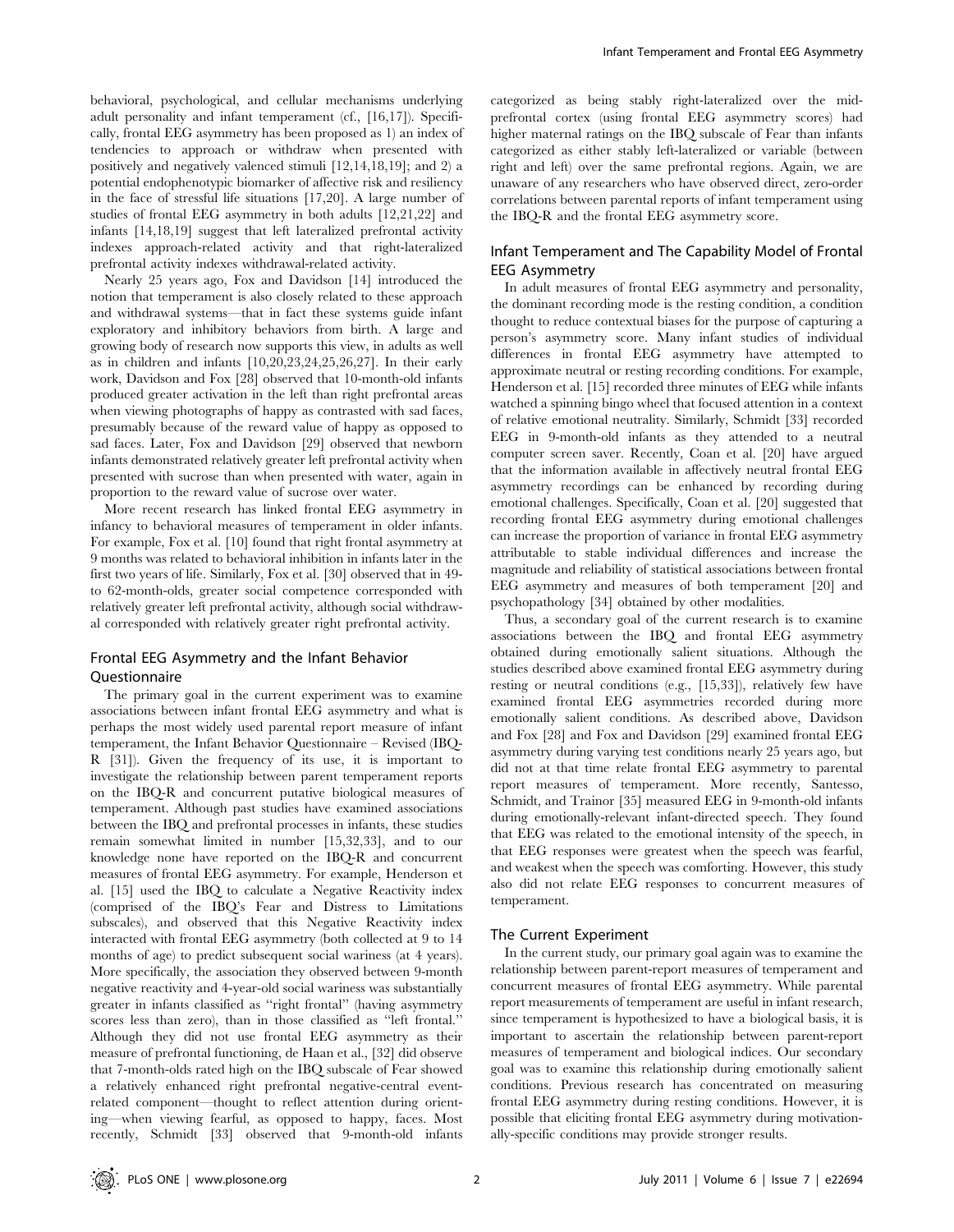We thus examined associations between the subscales of the IBQ-R and frontal EEG asymmetry scores recorded during a combined series of neutral attentional and putatively emotional recording conditions in infants between 7 and 9 months of age. Emotional challenge tasks included both positively and negatively valenced vocal recordings [36], and films of snakes and elephants that have been shown in past research to differentially impact infant attention, presumably for affective reasons [37]. As in previous work, we predict that approach-related subscales of the IBQ-R (Approach, Duration of Orienting, Falling Reactivity, Perceptual Sensitivity, Smiling and Laughter, Soothability) will be related to greater left prefrontal asymmetry, while withdrawalrelated subscales (Distress to Limitation, Fear) will be related to greater right prefrontal asymmetry.

#### Methods

Our goal was to present infants with mildly positively and negatively valenced stimuli in order to assess individual differences in frontal EEG asymmetry. A corollary goal was to limit artifacts due to muscle, head or eye movements in EEG recordings, so instead of using behavioral paradigms known to induce major distress and crying, we used stimuli known in the developmental literature to induce milder positive and negative reactions. For example, previous research suggests that infants have a strong preference for non-threatening animals over a variety of other stimuli [38,39]. Thus, animal films constitute a positive stimulus for infants. Further, recent research suggests that snakes may constitute a mildly negative stimulus for infants, as infants appear to associate snakes with fearful vocal stimuli [37,39]. Thus, videos of snakes and non-threatening animals were selected as potential negative and positive visual stimuli, respectively. In addition to snake versus non-threatening animal videos, infants were presented with positive and negative vocal stimuli. These valenced vocal stimuli consisted of nonsense phrases that were either fearful (negative) or happy (positive) [36]. Visual and auditory stimuli were fully crossed in a  $2\times2$  design, presented in randomized order. EEG data were collected throughout the presentation of all stimuli. Participants were highly attentive during these experimental conditions, as evidenced by the surprisingly low attrition rate for the experiment (only one infant was excluded).

#### Participants

The participants were 23 7- to 9-month-old infants (mean: 8.0 mos, range: 6.8–9.1 mos; 11 females). The range of 7 to 9 months was chosen because it is the same range used in previous research discussed above examining associations between the IBQ and prefrontal processes in young infants (7 months [32]; 9 months [15,33]). The sample was recruited from records of birth announcements in the local community and was predominantly Caucasian and middle-class. Parents of all participants provided informed consent. One infant was eliminated due to fussiness (and thus noisy EEG data), leaving a final sample of 22.

#### Materials

Films. Video stimuli were six 12-sec color film clips from nature programs in which a snake (3 different snakes) slithered or a non-threatening animal (giraffe, rhinoceros, polar bear) walked at approximately the same slow rate across the screen.

Voice. We used six professionally-produced audio recordings of the same 2 nonsense phrases (''Hat sundig pron you venzy. Fee gott laish jonkill gosterr.''), spoken by 3 different men and 3 different women. Three of these recordings were spoken in a pleasant, happy-sounding tone of voice. The other three sounded

distinctly frightened (These recordings have been scaled for emotional content and used in many studies of adult perception of emotion—cf., [36]).

Stimulus Presentation. Stimuli were projected onto a 91.4 cm by 121.9 cm white screen approximately 91 cm from the infant. The voices came from 2 speakers located on the sides of the screen. Each infant received 12 trials. All 6 films were presented twice, once accompanied by a fearful voice and once accompanied by a happy voice. Inter-trial intervals were 6 seconds. In full, stimuli were presented to each infant for a total of 204 seconds (approximately 3.4 minutes).

Temperament Measures. Upon entering the lab, parents were asked to fill out a modified version of the Infant Behavior Questionnaire – Revised (IBQ-R [31]). The IBQ-R is a revised version of the original IBQ [40]. The IBQ was revised in 2003 based on almost two decades of research using the IBQ [31]. The IBQ-R has a modified version of the original seven scales of the IBQ with nine additional scales. For more information, see Gartstein and Rothbart [31].

Because of the length of the questionnaire, only eight subscales of the IBQ-R were included in order to allow timely completion during their lab visit. The specific 8 scales were chosen specifically because of their relationship to approach and withdrawal tendencies (Rothbart, personal communication, April, 2004). These scales were Approach, Distress to Limitations, Duration of Orienting, Falling Reactivity, Fear, Smiling and Laughter, Perceptual Sensitivity, and Soothability. Brief descriptions of these temperament dimensions can be found in Table 1. The modified questionnaire took approximately 15 minutes for parents to complete.

Assessment of EEG. Concerns about working with small infants who may grow bored or fussy, and who may grab and damage EEG electrodes, lead to decisions to utilize a small number of electrodes, to limited recording times to as short as feasible, and to utilize the Cz reference (Heather Henderson, personal communication). These methodological decisions are discussed at greater length below. Tin electrodes in a stretch-lycra cap were used to record EEG at sites F3, F4, F7, F8, P3, and P4, from the international 10–20 system [41]. All sites were referenced online to Cz. The ground lead was on the midline just anterior to Fz. Electrode impedances were reduced to less than  $5 \text{ k}\Omega$ following procedures outlined by Pivik and colleagues [42]. All sites were amplified by a factor of 20,000 with AC differential amplifiers (bandpass 0.1 and 300 Hz), and digitized continuously at 1000 Hz. Signal processing was conducted using Neuroscan's Edit software to complete the following analysis procedures (for review, see [43]). Prior to artifact screening, data files were filtered with a finite impulse response zero phase shift 161-point digital 60- Hz notch filter. Each file was visually screened for gross movement artifacts and for clipped signals; time periods containing such artifacts were removed from further analysis. Epochs with eye blinks were rejected manually as part of the gross movement screening. EEG data were event-coded according to recording condition (snake plus fear voice, snake plus happy voice, nonthreatening animal plus fear voice, non-threatening animal plus happy voice), and concatenated within-condition to form four 36 s blocks of continuous data. From these blocks, EEG data were divided into 2-s epochs that overlapped by 1.5 s. The overlap of 75% was selected to compensate for the loss of data due to the imposition of a Hamming window prior to spectral analysis. A fast Fourier transform (FFT), using a Hamming window that tapered data at the distal 10% of each 2-s epoch (frequency resolution of 0.5 Hz), transformed data to power spectra, and the average power spectrum for each recording period was obtained. Total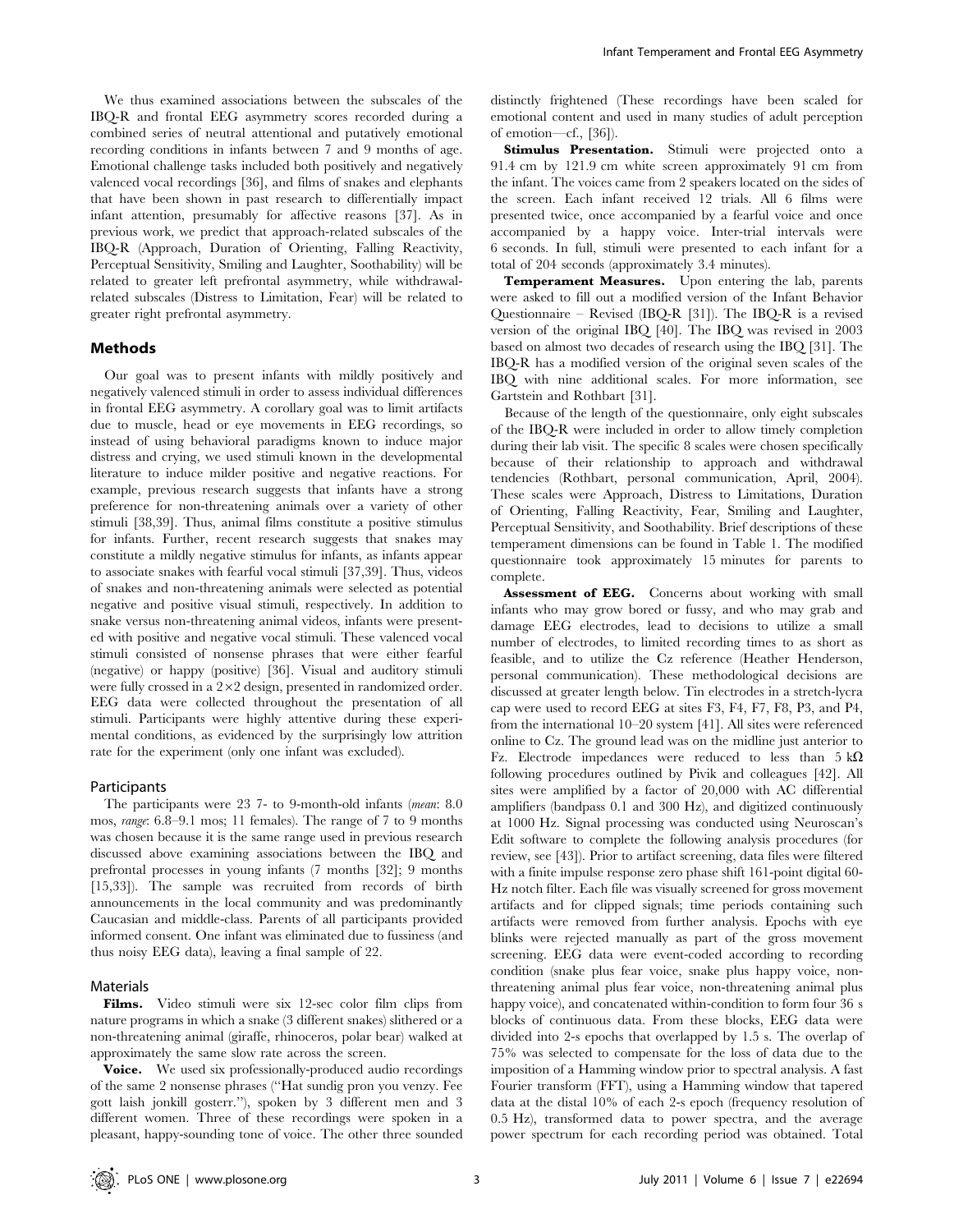Table 1. IBQ-R scale definitions from Garstein & Rothbart (2002).

| Scale                    | <b>Definition</b>                                                                                                                                                              | Cronbach's alpha |  |
|--------------------------|--------------------------------------------------------------------------------------------------------------------------------------------------------------------------------|------------------|--|
| Approach*                | Approach, excitement and positive anticipation of pleasurable<br>activities (12 items) e.g. When given a new toy, how often did the<br>baby get very excited about getting it? | .70              |  |
| Distress to Limitations: | Fussing or crying when unable to perform a desired action<br>(16 items) e.g. When placed on his/her back, how often did the<br>baby fuss or protest?                           | .83              |  |
| Duration of Orienting*   | Duration of attention to, or interaction with, an object (12 items) e.g.<br>How often in the last week did the baby play with one toy or object for<br>$5 - 10$ min?           | .68              |  |
| Falling Reactivity*      | Rate of recovery from peak distress (13 items) e.g. When<br>going to bed at night, how often does your baby settle down<br>to sleep easily?                                    | .60              |  |
| Feart                    | Startle or distress to sudden stimulation (16 items) e.g.<br>How often in the last week did the baby startle to a sudden or<br>loud noise?                                     | .89              |  |
| Perceptual Sensitivity*  | Detection of low intensity sensory stimuli (12 items) e.g.<br>How often does the infant look up from playing when the<br>telephone rang?                                       | .90              |  |
| Smiling and Laughter*    | Frequency of smiling and laughing during caretaking or play (<br>10 items) e.g. How often during the last week did the baby laugh<br>aloud in play?                            | .61              |  |
| Soothability*            | Reduction in fussing or crying when caretaking is employed<br>(18 items) e.g. When rocking your baby, how often did s/he<br>soothe immediately?                                | .77              |  |

\* = Putatively approach oriented, likely associated with left-lateralized prefrontal activity.

 $*$  = Putatively withdrawal oriented, likely associated with right-lateralized prefrontal activity.

doi:10.1371/journal.pone.0022694.t001

power within the alpha frequency band (6–9 Hz, see [44]) was extracted for each recording period, and these values were averaged across recording periods. Average alpha power values at each site were then log transformed using the natural log. A measure of EEG hemispheric asymmetry (right hemisphere compared to left hemisphere) was derived  $(ln[right] - ln[left])$  for the mid-frontal (F4 and F3), lateral-frontal (F8 and F7) and parietal P4 and P3) regions. Because cortical alpha power is inversely correlated with cortical activity (see [43], for an extensive discussion; see also [45]), lower scores on this metric suggest relatively less left activity.

#### Methodological considerations

As noted above, several methodological decisions were made in order to minimize infant fussiness while recording EEG data. These included utilizing a small number of electrodes, limiting the overall recording time, and utilizing the Cz reference. Indeed, our attrition rate was far lower than most similar studies; of 23 infants brought into the laboratory, only one became fussy enough to render EEG data unusable, a virtually unprecedented attrition rate, in this literature, of less than .5%. We believe our low attrition rate is attributable in part because our short and relatively undemanding EEG hookup, which allowed us to rapidly engage the infants in the experiment.

Our short recording time is contrary to a widely cited recommendation by Tomarken, Davidson, Wheeler, and Kinney [46] to record no less than 8 minutes of EEG for frontal EEG asymmetry scores of sufficient internal consistency reliability. However, Towers and Allen [47] have recently reported reasonably high internal consistency estimates of frontal EEG asymmetry (coefficient alphas of approximately .70) with as few as 40 epochs of two-second alpha power data. Recording times reported here within each recording state were 36 s in length  $(3\times12)$  s for each video/voice combination). This length of EEG recording provides 51 epochs for use in our EEG analysis  $(36 \text{ s} \times 3)$ epochs/2 s, subtracting the three epochs that cannot overlap). Of these 51 epochs, an average of 38 (approximately 75%) per recording condition were usable for the extraction of average alpha power. Average alpha power estimates from these epochs were extracted for each recording condition (snake plus fear voice, snake plus happy voice, non-threatening animal plus fear voice, non-threatening animal plus happy voice), and asymmetry scores were computed (see above). These asymmetry scores were then treated as four items in a scale reliability analysis for each of our regions of interest. This yielded internal consistency coefficient alphas of .95, .97 and .93 for the mid-frontal (F3–F4), lateralfrontal (F7–F8) and parietal (P3–P4) regions, respectively. When calculating reliability within recording conditions, the use of overlapping epochs may artificially inflate reliability estimates, because the EEG epochs are not strictly independent, even though the Hamming window procedure gives maximal weight to the center, non-overlapping portions of each EEG epoch [47]. In our approach, average alpha power estimates were first calculated for each recording condition separately, and these averages were used to estimate reliability, thus minimizing the non-independence problem in reliability estimation. Ultimately, our estimates of reliability are highly comparable to those reported elsewhere in this literature (cf., [43]).

In addition to the small number of electrodes and the relatively short recording times, the Cz reference has been deemed problematic in frontal EEG asymmetry research [43,48,49]. Nevertheless approximately 80% of infant frontal EEG asymmetry studies recently reviewed by Coan and Allen [12] have utilized the Cz reference, likely for reasons similar to our own. Moreover, Coan et al. [20] recently proposed that variance due to reference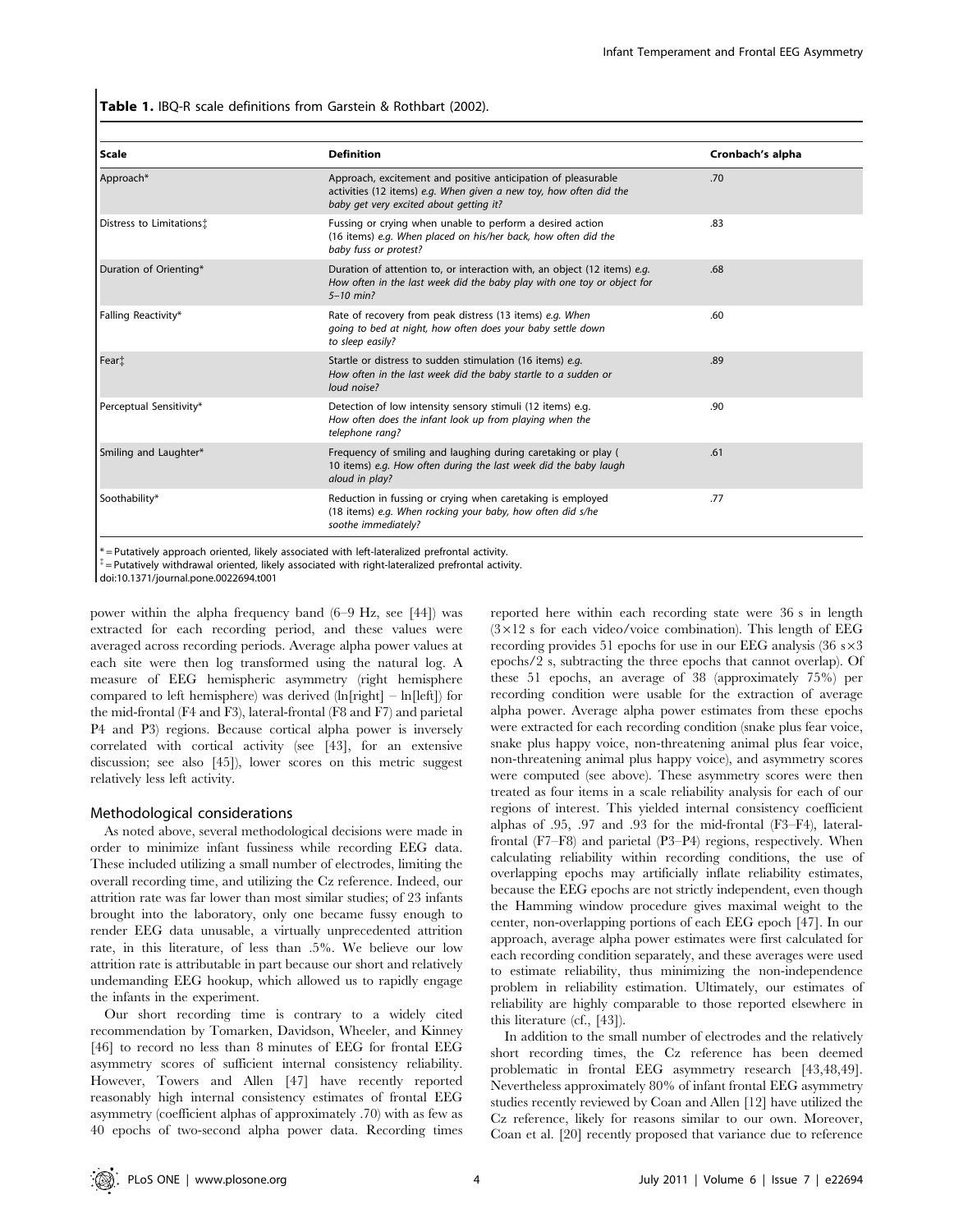scheme was negligible when emotional challenges were used to elicit individual differences in frontal EEG asymmetry. Indeed, Coan and colleagues [20] observed that the average correlation between the Cz reference and other references (e.g., average and linked mastoids) was  $r = .63$  when affective stimuli were used, in contrast to an average correlation of  $r = .18$  at rest.

Ultimately, these past observations, coupled with the very high internal consistency estimates we have observed, suggest that the quality of our EEG data did not suffer greatly as a result of our attempts to minimize the fussiness of our infant participants by selecting a subset of electrodes and recording for small periods of time. We note again that our attempt to minimize infant fussiness and attrition was highly successful.

#### Procedure

Upon entering the lab, each infant was fitted with a stretch lycra EEG cap described above. Fitting and preparing the cap took approximately 15 minutes. The infant was seated on a parent's lap in front of the screen. Stimuli were presented using DMDX presentation software [50]. The experimenter manually began the DMDX presentation once the infant's eyes were situated on the screen. From this point, the presentation of trials was controlled automatically by the DMDX program, which presented the 12 trials in randomized order to each participant. In between trials, infant attention was maintained by a 6 s blinking green dot that appeared in the center of the screen accompanied by a ''dinging'' sound. The next trial commenced automatically unless the experimenter observed the infant's attention wandering, in which case it was possible to replay the blinking green dot until the infant's attention returned to the screen. The entire procedure lasted approximately 30 minutes.

### Data analysis

Linear mixed models (SPSS) were conducted separately for each temperament measure. The models included main effects for EEG asymmetry scores at F34 ( $M = .78$ , SD = .26), F78 ( $M = .70$ ,  $SD = .27$ ) and P34 ( $M = .80$ ,  $SD = .25$ ), animal (snake versus nonthreatening) and voice (fearful versus happy). All effects were specified as fixed. Models were calculated using a diagonal repeated covariance structure, and utilizing a type 1 sum of squares to deal with colinearity among asymmetry scores, which was high with all correlation coefficients between asymmetry scores greater than or equal to  $r = .80$ . Parietal asymmetry scores were included first in order to 1) allow for our comparison region to have first priority in predicting temperament scores and 2) test for prefrontal effects in predicting temperament scores after first

Table 2. Intercorrelations between the dimensions of the IBQ-R scale.

adjusting for variance that prefrontal sites may share with the parietal region. Also included were interaction effects between animal and voice, as well as interactions between EEG asymmetry scores and animal and voice valence conditions. Following the identification of main and interaction effects, effects were decomposed using simple regressions per Aiken and West [51].

#### Results

#### IBQ-R Intercorrelations

The inter-item alpha coefficients for IBQ-R subscales ranged from .60 to .90 and are listed in Table 1. Table 2 presents intercorrelations among the six dimensions of temperament assessed by the IBQ-R subscales reported here. Significant positive associations were observed between Distress to Limitations and Fear ( $r = .48$ ,  $p \le .05$ ); and Fear and Perceptual Sensitivity ( $r = .54$ ,  $p<.05$ ). Significant negative associations were observed between Fear and Duration of Orienting  $(r=-.43, p<.05)$ ; Falling Reactivity and Approach ( $r = -0.47$ ,  $p < 0.05$ ); and Falling Reactivity and Distress to Limitations ( $r = -.51, p < .05$ ).

#### EEG and Experimental conditions

Linear mixed models—one for each cortical region—were used to assess possible state effects of experimental condition on EEG asymmetry at any region. No effects of animal type (snake versus non-threatening) voice (fearful versus happy), or their interaction, were observed. All variables were subjected to maximum normed residual tests [52] for possible outliers.

#### EEG and IBQ-R

Prefrontal Regions. Linear mixed models were used to assess 1) the effects of animal (snake versus non-snake) and valence (happy versus fearful) on EEG asymmetry, and 2) the degree to which EEG asymmetry predicted infant temperament, either independently or as a function of animal and valence conditions. Infant EEG asymmetries were robustly related to parental reports of infant temperament, regardless of experimental condition. Table 3 details significant main effects of asymmetries over the frontal regions on IBQ temperament measures. Over the midfrontal region, EEG asymmetry significantly predicted Approach,  $F(1, 201) = 14.27, p<.001, r = .29;$  Distress to Limitations,  $F(1, 1, 1)$  $196$ ) = 7.40,  $p<.01$ ,  $r=.23$ ; Fear,  $F(1, 200) = 17.65$ ,  $p<.001$ ,  $r = .36$ ; Perceptual Sensitivity,  $F(1, 202) = 30.84$ ,  $p < .001$ ,  $r = .41$ ; Falling Reactivity,  $F(1, 202) = 49.21$ ,  $p<.001$ ,  $r=-.44$ . In other words, Approach, Distress to Limitations, Fear, and Perceptual Sensitivity were associated with greater left frontal activation, and Falling Reactivity was associated with greater right frontal

|                               | <b>Distress to</b><br><b>Limitations</b> | Fear    | <b>Duration of</b><br>Orienting | <b>Smiling and</b><br>Laughter | <b>Soothability</b> | <b>Falling</b><br><b>Reactivity</b> | Perceptual<br><b>Sensitivity</b> |
|-------------------------------|------------------------------------------|---------|---------------------------------|--------------------------------|---------------------|-------------------------------------|----------------------------------|
| l Fear                        | $.48*$                                   |         |                                 |                                |                     |                                     |                                  |
| Duration of Orienting         | $-.25$                                   | $-.43*$ |                                 |                                |                     |                                     |                                  |
| <b>Smiling and Laughter</b>   | .26                                      | .39     | $-.04$                          |                                |                     |                                     |                                  |
| <b>Soothability</b>           | $-.14$                                   | $-.08$  | .06                             | .22                            |                     |                                     |                                  |
| <b>Falling Reactivity</b>     | $-.51*$                                  | $-.20$  | $-.01$                          | $-.19$                         | .12                 |                                     |                                  |
| <b>Perceptual Sensitivity</b> | .27                                      | $.54*$  | $-.17$                          | .16                            | $-.01$              | $-.08$                              |                                  |
| Approach                      | .39                                      | $-.07$  | .14                             | .14                            | .06                 | $-.47*$                             | $-.09$                           |

 $* = p < .05$ .

doi:10.1371/journal.pone.0022694.t002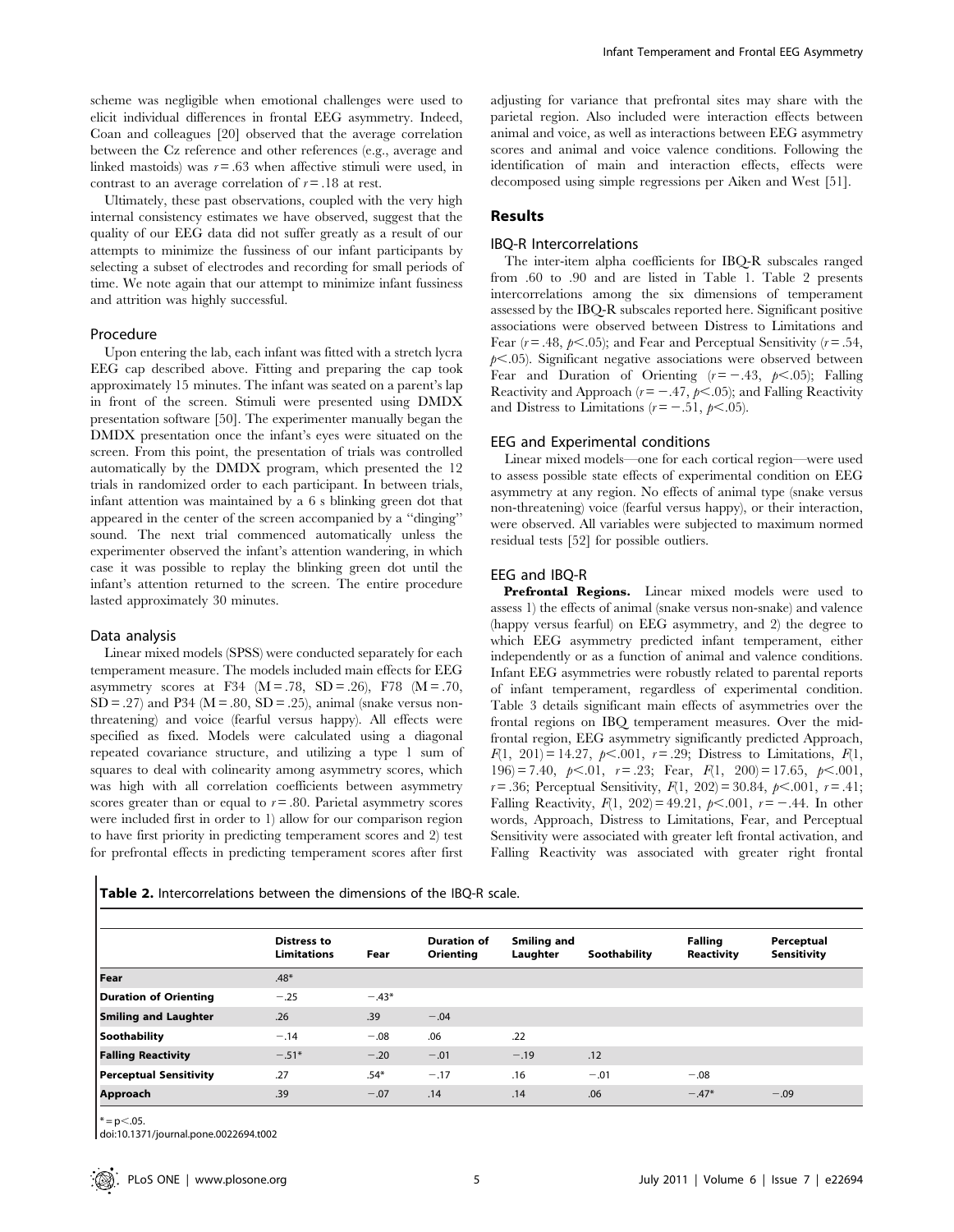Table 3. Significant Effects of Linear Model Models designed to predict infant temperament using mid-frontal, lateralfrontal and parietal EEG asymmetry.

| Region          | Source                     | df     | F     | p       | r      |  |
|-----------------|----------------------------|--------|-------|---------|--------|--|
| Mid-frontal     |                            |        |       |         |        |  |
|                 | Approach                   | 1, 225 | 14.27 | < 0.01  | .29    |  |
|                 | Distress to<br>Limitations | 1, 225 | 7.55  | < 0.01  | .23    |  |
|                 | <b>Falling Reactivity</b>  | 1, 228 | 49.86 | < 0.01  | $-.44$ |  |
|                 | Fear                       | 1, 227 | 18.65 | < .001  | .36    |  |
|                 | Perceptual<br>Sensitivity  | 1, 227 | 32.46 | < 0.01  | .41    |  |
| Lateral-frontal |                            |        |       |         |        |  |
|                 | Approach                   | 1, 191 | 20.58 | < 0.01  | .46    |  |
|                 | Distress to<br>Limitations | 1, 193 | 14.50 | < 0.01  | .35    |  |
|                 | <b>Falling Reactivity</b>  | 1, 204 | 36.84 | < 0.01  | $-.59$ |  |
|                 | Soothability               | 1, 192 | 23.95 | < 0.001 | .30    |  |

N = 22; Note that denominator degrees of freedom are estimated from Satterthwaite approximations without exact F distributions. Degrees of freedom were estimated for the population based on a restricted maximum likelihood procedure, and were rounded to the nearest whole number. Over the mid-frontal region, higher EEG asymmetry scores were related to higher Approach,  $F(1, 201) = 14.27$ ,  $p<.001$ ,  $r = .29$ ; Distress to Limitations,  $F(1, 196) = 7.40$ ,  $p<.01$ ,  $r = .23$ ; Fear,  $F(1, 200) = 17.65$ ,  $p<.001$ ,  $r = .36$ ; Perceptual Sensitivity,  $F(1, 202) = 30.84$ ,  $p<.001$ ,  $r = .41$ ; and lower Falling Reactivity,  $F(1, 202) = 49.21$ ,  $p<.001$ ,  $r = -.44$ ;. Similarly, over the lateral-frontal region, higher EEG asymmetries were related to higher Approach, F(1, 165) = 20.76,  $p<.001$ ,  $r=.46$ ; Distress to Limitations,  $F(1, 169) = 14.18$ ,  $p<.001$ ,  $r = .35$ ; Soothability,  $F(1, 166) = 23.17$ ,  $p < .001$ ,  $r = .30$ ; and lower Falling Reactivity,  $F(1, 179) = 39.75$ ,  $p < .001$ ,  $r = -.59$ . doi:10.1371/journal.pone.0022694.t003

activation. Similar findings were obtained over the lateral-frontal region, with EEG asymmetries predicting Approach,  $F(1, 165)$  $= 20.76, p<.001, r=.46;$  Distress to Limitations,  $F(1, 169) = 14.18$ ,  $p<.001$ ,  $r=.35$ ; Soothability,  $F(1, 166) = 23.17$ ,  $p<.001$ ,  $r=.30$ ; and Falling Reactivity,  $F(1, 179) = 39.75$ ,  $p < .001$ ,  $r = -.59$ , with Approach, Distress to Limitations, and Soothability significantly related to left frontal activation, and Falling Reactivity significantly related to right frontal activity (see Figures 1 and 2).

It is important to note that the Approach scale was discovered to contain an outlier. Removal of this outlier resulted in no change in the overall pattern of results in either the mid-frontal region,  $F(1, 181)$  $= 17.13, p<.001, r = .37,$  or the lateral-frontal region,  $F(1, 149)$  $= 20.30, p<.001, r=.52.$ 

Parietal Region. Unexpectedly, some associations between EEG asymmetry over the parietal region and IBQ-R measures were observed, although these associations were relatively infrequent or dependent upon voice condition. For example, parietal EEG asymmetry did predict Distress to Limitations,  $F(1, 169) = 10.01, p<.01, r = .38$ , much as the prefrontal regions did. Falling Reactivity was also predicted by parietal asymmetry,  $F(1, 193) = 4.24$ ,  $p<.05$ ,  $r = .35$ , although this association appeared to be dependent upon valence, as revealed by a significant parietal asymmetry by valence interaction,  $F(1, 196) = 5.96, p<.02$ . Decomposition of this interaction revealed that parietal EEG asymmetry was negatively associated with Falling Reactivity during positive valence voice conditions,  $\beta = -0.38$ , but unrelated to Falling Reactivity during negative voice conditions,  $\beta = -.05$ .

#### **Discussion**

The objective of the current research was to examine associations between frontal EEG asymmetry—a putative measure of temperament and endophenotypic marker of risk for and resilience from affective disorders—and parental reports of early infant temperament. Results suggest that frontal EEG asymmetry is robustly related to many of the subscales of the IBQ-R. However, our results contradict some—certainly not all previously reported associations between frontal EEG asymmetry and infant temperament. Contradictions between our findings and previously reported associations between frontal EEG asymmetry and temperament reported in the past could be due to many things, not least methodological differences between our work and past work in this area.

Our methodology strongly emphasized minimizing participant attrition rates, which have commonly been quite high in past research of this type [15,53,54], even though doing so introduced other methodological constraints (e.g., low number of electrode sites, dependence on the Cz reference scheme) that must be considered in interpreting our results. For example, in our study, a large number of children who might have been excluded from past studies due to fussiness were able to complete our experiment. Second, our sample of infants was slightly younger (as young as 7 months old) than those reported in previous studies. Third, past researchers have often utilized a strategy of selecting or classifying infants who were more strongly left or right lateralized (e.g., [15,33]), whereas our sample was more uniformly left-lateralized throughout our experiment, and we treated frontal EEG asymmetry as a more continuous measure. Indeed, with this last point in mind, it could be that we have observed continuous associations between frontal EEG asymmetry and IBQ measures of temperament among infants who are more generally left frontal, or who were put into a predominantly left frontal state during our experimental paradigm. Close scrutiny of our internal consistency estimates and the scatterplots of associations we identified suggest, in any case, that whatever the ultimate source of our contradictory results, they are unlikely to be due to chance alone. In the following discussion, we consider other possible explanations for our observations.

## Frontal EEG Asymmetry and the Infant Behavior **Ouestionnaire**

Several of the associations observed here between frontal EEG asymmetry and IBQ-R measures conceptually mirror a vast and growing database of theoretical and empirical contributions linking frontal EEG asymmetry to personality, emotion, and emotion-regulation, as well as both risk for and resiliency against affective disorders in the face of stressful life situations [12,17,25,26,55]. For example, left-lateralized asymmetry scores were associated with higher parental ratings of approach- or engagement- related constructs such as Approach and Soothability. However, it merits repeating that virtually all observed statistical associations were characterized by a pattern of leftlateralized prefrontal activity corresponding with higher IBQ-R scores. We expected a pattern of relatively greater right prefrontal activity to correspond with higher fear scores, and confusingly observed precisely the opposite. Moreover, scatterplots (Figures 1 and 2) of all observed associations, in addition to maximum normed residual tests on all variables, suggest these associations were due neither to artifacts of measurement error nor to outliers in our data.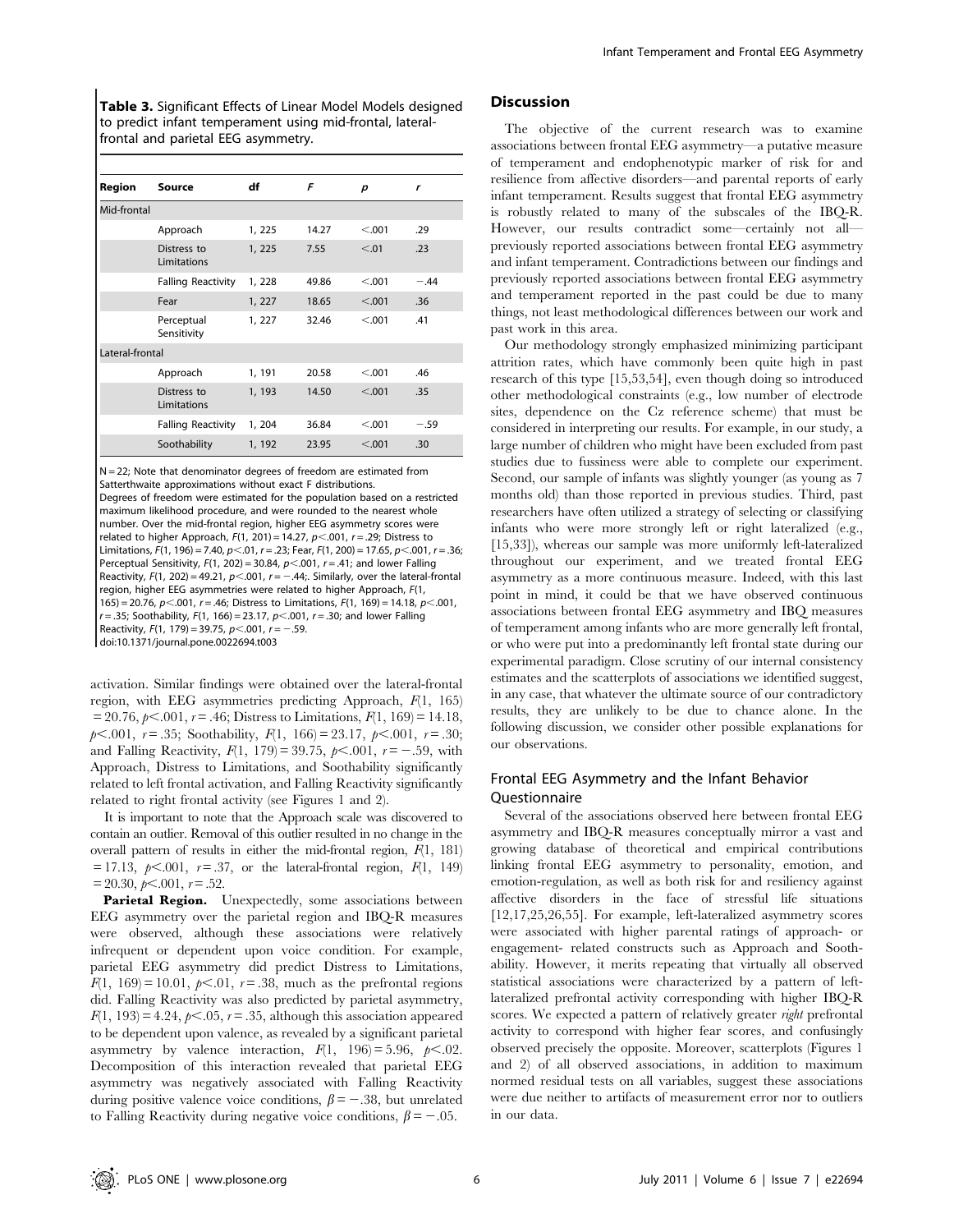

Figure 1. Scatterplots of correlations between mid-frontal (F3–F4) EEG asymmetry and the Approach, Distress to Limitations, Falling Reactivity, Fear and Perceptual Sensitivity scales of the IBQ-R. doi:10.1371/journal.pone.0022694.g001

## Fear, Perceptual Sensitivity, Limitation Distress and Falling Reactivity

Ultimately, the positive associations we observed between frontal EEG asymmetry and many of the putatively withdrawaloriented subscales of the IBQ-R may indicate that under some circumstances, those scales are capable of tracking approachrelated variance in early infant temperament. Certainly, associations between relatively greater left frontal EEG asymmetry and negative affect are not unprecedented, and it is possible that the conditions under which our EEG recordings were obtained in this study selected primarily for individual differences in approachoriented capabilities in brain activity (cf., [20]), even if the valence associated with those capabilities was negative or at the very least ambiguous. For example, studies of anxious apprehension (which might also be characterized as hypervigilance) have associated negative affective states with left lateralized prefrontal activity [56,57], although this work has emphasized the effect of ruminative language processing in Broca's Area as an explanation of left-lateralization instead of some sort of negatively valenced state of approach motivation. Although ruminative language processing is unlikely to account for observations of left-lateralized frontal EEG asymmetry in infants, it is still possible that an apprehension-like or vigilance response, perhaps developing preverbally even in young infants, may involve the ''interpreter system'' of the left prefrontal cortex—a system thought to underlie information integration and hypothesis generation as the brain attempts to accurately predict important outcomes (e.g., [58,59]).

The existence of negative associations between Distress to Limitations and Falling Reactivity, the latter of which is actually an inverse measure of how long it takes for an infant to recover affectively after falling down, suggests a general capacity for frustration that may have been captured by our frontal EEG asymmetry measure. A substantial literature links relatively greater left prefrontal activity to anger and frustration in adolescents and adults [22]; and anger is a fundamentally approach-oriented emotion [60]. That is, it functions to compel individuals to actively engage their environment in the face of unmet or blocked needs and resources.

A potentially simpler explanation for the positive associations between pFA and the withdrawal-oriented subscales of the IBQ-R is that the stimuli used in the current experiment induced a state of quiet attentiveness in the infant participants. If this is indeed the case, the current findings suggest that individual differences in the state of quiet attentiveness can be captured in the IBQ-R. Future research may be able to address this possibility more directly.

#### Approach and Soothability

Evidence suggests that positive affect—by virtue of its generally approach-oriented motivational base—is associated with relatively greater left prefrontal activity [27]. In the IBQ-R, the Approach scale is intended to measure tendencies toward excitement at the possibility of pleasurable activities. Beyond simply pleasurable anticipation, however, Davidson [13,21] has pointed to a pattern of increased left frontal EEG asymmetry as consistently associated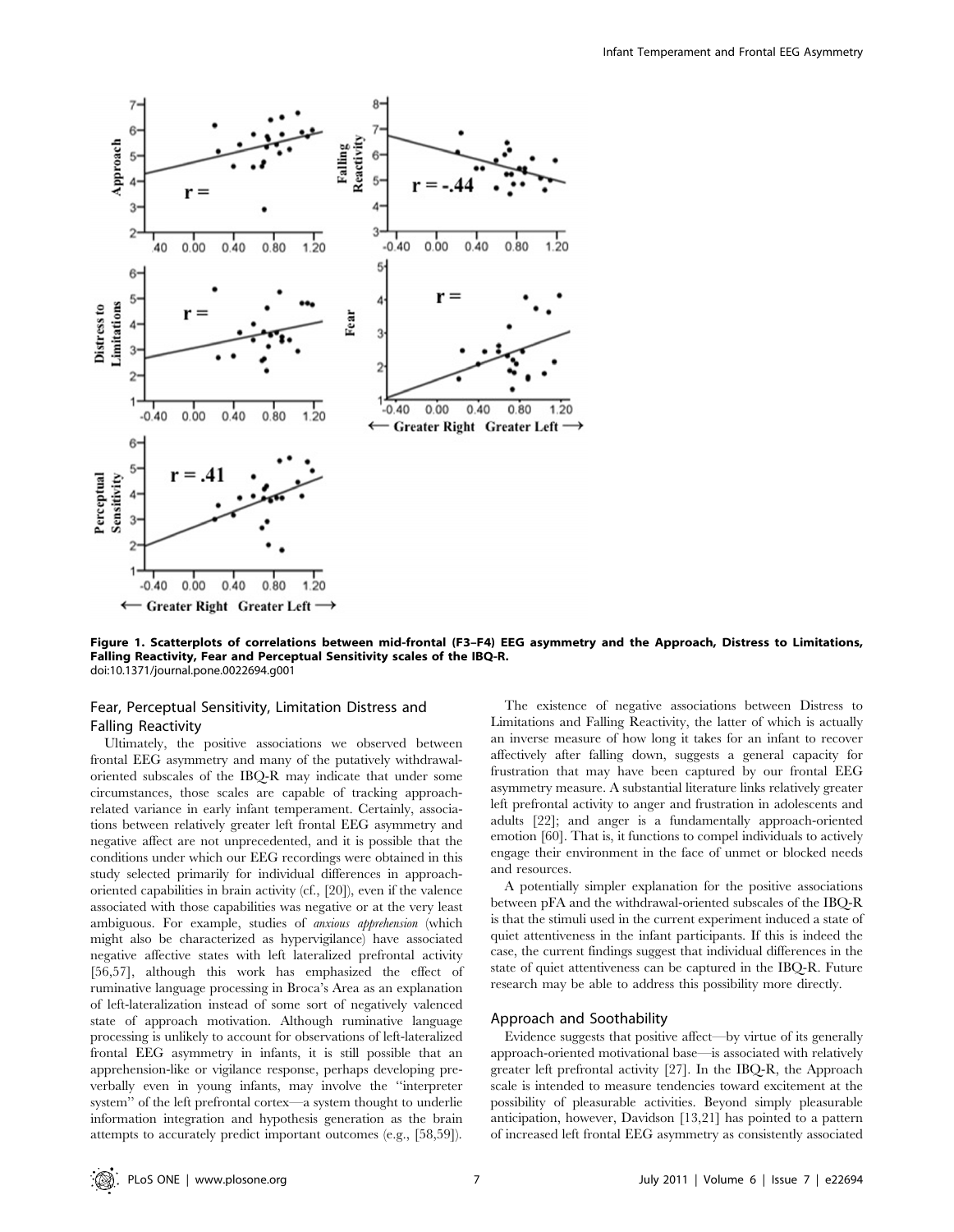

Figure 2. Scatterplots of correlations between lateral-frontal (F7–F8) EEG asymmetry and the Approach, Distress to Limitations, Falling Reactivity, and Soothability scales of the IBQ-R.

doi:10.1371/journal.pone.0022694.g002

with better mental health outcomes, possibly by virtue of its association with better self-regulatory capabilities [see also 61].

Of course, infants are relatively poor self-regulators. Indeed, at 6 to 9 months of age, infants are still highly dependent upon their caregivers for soothing and other regulatory support. This is a form of co-regulation [62,63], a process by which one individual regulates the emotional and physiological responding of the other. In infants, what begins as regulation by the caregiver of the infants' physiological needs via the infant's expressed affect gradually becomes the regulation of the infant's affect, per se [62]. Associations between relatively greater left prefrontal activity and higher soothability scores suggest the possibility that infants high in soothability are more receptive to emotional regulation in the mode most appropriate to their age—which is soothing by their caregiver.

#### Methodological considerations and limitations

As mentioned above, most previous research examining the links between frontal EEG asymmetry and temperament have measured EEG during emotionally neutral or resting conditions. However, Coan et al. [20] have argued that such strategies may not capture all prefrontal processes involved in directing or regulating emotional responses. In general, the frontal EEG asymmetry literature has produced several instances of inconsistent or contradictory results [12], the full extent of which may be unknown due to the ''file drawer'' problem [64]. Following the recommendations of Coan et al. [20], we chose to record EEG during emotionally challenging stimuli. We intended to draw out avoidance-related patterns of prefrontal activity using both fearful voices and images of snakes during EEG recording, but it may be either that our stimuli were not sufficiently challenging or that our stimuli inadvertently did just the opposite, and drew out approachrelated patterns of prefrontal activity instead. Observational evidence of common notions of avoidance-oriented fear behavior is inconsistent in infants until around 6–8 months of age [65], just about the age of the infants observed in this research. Although we did not see the avoidance-based results we expected, correlations reported here conceptually add to evidence presented by Coan et al. [20] that frontal EEG asymmetries recorded during emotional challenges may differ markedly from those recorded at rest, possibly increasing the sensitivity of the frontal EEG asymmetry score generally, but also altering the direction of associations with criterion measures.

This use of emotional challenges may also have increased sensitivity to effects extending to the parietal cortex. As noted above, these associations were infrequent or dependent upon the voice condition, but in general, their direction was in line with prefrontal effects. Moreover parietal asymmetry scores were highly correlated with frontal asymmetry scores, an observation that is contrary to many similar observations in older child or adult samples. On the one hand, the simplest explanation may be that the magnitude of the parietal/frontal correlations reported here are a function of the proximity of parietal leads to frontal leads in our small infant sample (relative to older samples), in conjunction with the increased frontal activity resulting from the emotional challenges in our design (cf., [20]). EEG signals are often fairly diffuse, rendering spatial specificity somewhat difficult [43]. If parietal effects partially reflect the diffusion of frontal effects across proximally placed scalp electrodes, we might expect the pattern of parietal effects we actually did observe—effects that appear similar to frontal effects, although weaker and less consistent. On the other hand, parietal EEG asymmetries associated emotional responding and temperament are themselves not unprecedented. For example, Davidson, Schaffer, and Saron [66] observed a pattern of relatively greater left parietal activity among individuals suffering from depression. Schmidt & Fox [67] observed that individuals low in shyness and high in sociability displayed relatively greater right parietal activity, while individuals low in shyness and low in sociability displayed relatively greater left parietal activity. Heller and Nitschke [68] have proposed that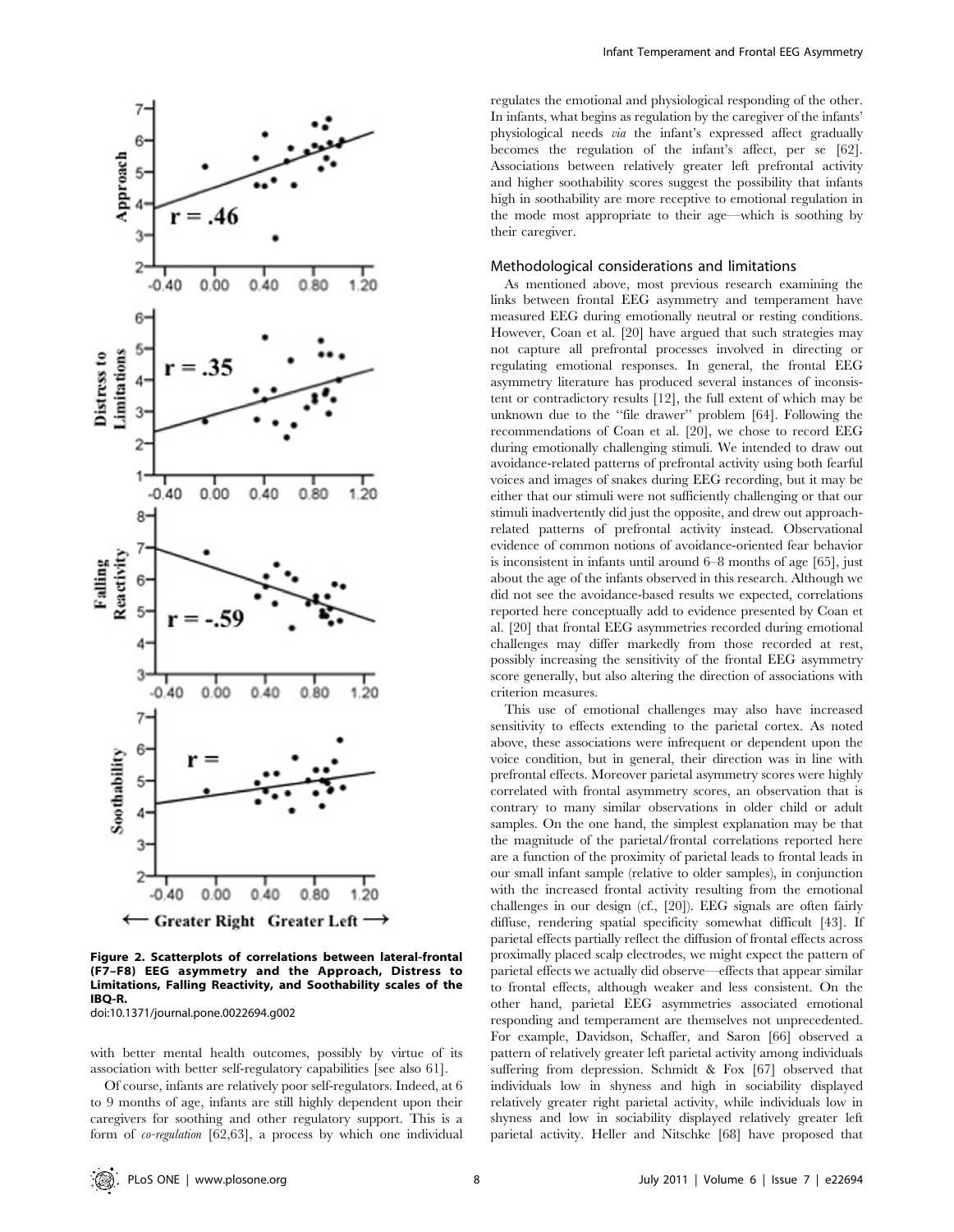certain forms of anxiety should correspond with relatively greater right parietal activity. Although asymmetries over the parietal cortex associated with emotional responding have been observed for many years, models of asymmetrical parietal activity and emotion are elusive, especially in comparison to asymmetrical prefrontal activity.

The entire distribution of infants in this study showed evidence of being relatively more left prefrontally active than right. On the one hand, this may constitute further evidence that our recording conditions inadvertently selected for approach-related prefrontal activity, with individuals distributed non-randomly along an axis of that activity. On the other hand, this seemingly peculiar distribution is itself not without precedent. Marshall and Fox [69] reported that in their own work, they have often observed that their research participants—particularly infants—show a pattern of predominantly left prefrontal activity in the laboratory. Because frontal EEG asymmetry scores have a theoretical mid-point indicating perfect symmetry between hemispheres, it is perhaps natural to expect such symmetry to correspond with the arithmetic mean of most distributions, but this need not be the case. In fact, at least one prominent theory of affect suggests it should not be—that in fact individuals are most likely to show relatively greater left prefrontal activity (indicating an approach orientation), most of the time. This would reflect the *positivity offset*, whereby the baseline state for most individuals is mildly positive and approach-oriented, which facilitates exploration and interaction with the environment [70].

In any case, it remains true that a limitation of the current work may be that our emotional challenges were either not constructed correctly, or were not powerful enough, to elicit individual differences in withdrawal-oriented neural responding. Research with older infants has used experimental conditions such as stranger approach or maternal separation to elicit negative affect (i.e., [53,71]). It is possible that stronger negative experimental conditions may have more clearly elicited individual differences in withdrawal-related response capabilities. An additional limitation of this work is that our emotionally challenging conditions were not compared directly with a neutral or baseline condition. It is possible that interesting differences would be found if emotional stimuli were compared to neutral stimuli. In future research, challenging emotional conditions should be compared with baseline or resting conditions.

#### References

- 1. Fox NA, Henderson HA (1999) Does infancy matter? Predicting social behavior from infant temperament. Infant Behav Dev 22: 445–455.
- 2. Rutter M (1987) Psychosocial resilience and protective mechanisms. Am J Orthopsychiat 57: 316–331.
- 3. Thomas A, Chess S (1977) Temperament and development. New York: Bruner/ Mazel.
- 4. Rothbart MK (2007) Temperament, development, and personality. Curr Dir Psychol Sci 16: 207–212.
- 5. Bates JE (1989) Concepts and measures of temperament. In Kohnstamm GA, Bates JE, Rothbart MK, eds. Temperament in childhood 3–26, Oxford, England: Wiley.
- 6. Henderson HA, Wachs TD (2007) Temperament theory and the study of cognition-emotion interactions across development. Dev Rev 27: 396–427.
- 7. Rothbart MK (1991) Temperament: A developmental framework. In Angleitner A, Strelau J, eds. Explorations in temperament: International perspectives on theory and measurement 61–74, New York: Plenum.
- 8. Rothbart MK, Derryberry D (1981) Development of individual differences in temperament. In Lamb ME, Brown AL, eds. Advances in Dev Psychol, Vol. I 37–86, Mahwah, NJ: Erlbaum.
- 9. Rothbart MK, Posner MI, Kieras J (2007) Temperament, attention, and the development of self-regulation. In McCartney K, Phillips D, eds. Blackwell handbook of early childhood development 338–357, Malden, MA: Blackwell Publishing.
- 10. Fox NA, Henderson HA, Marshall PJ (2001) The biology of temperament: An integrative approach. In Nelson CA, Luciana M, eds. The Handbook of Developmental Cognitive Neuroscience 631–645, Cambridge, MA: MIT Press.

#### Summary and Conclusion

In conclusion, the current research demonstrates a consistent pattern of relatively greater left prefrontal activity corresponding with higher scores on many subscales of the IBQ-R, suggesting that frontal EEG asymmetry is a reliable biological correlate of parentrated temperament even in early infancy. Importantly, these observations suggest that many of the scales of IBQ-R are capable of tracking variance in approach-related patterns of frontal EEG asymmetry, even and perhaps especially in infants younger than 9 months of age, where withdrawal or avoidance related behavior is still developing and may be inconsistently measurable. This study differs from previous work in that individual differences in prefrontal activity were recording during experimentally manipulated emotional challenges, as opposed to neutral or resting conditions. This may account for the number of associations we observed between frontal EEG asymmetry and the IBQ-R scales, which were numerous and large in comparison to past research in this area. Although we were surprised to find that higher scores on the IBQ-R Fear scale corresponded with relatively greater left prefrontal activity, similar associations with other scales of the IBQ-R (e.g., the Approach scale) correspond well with past research, and the possibility that the IBQ-R Fear scale is capable of tracking approach-related variance among more strongly left-frontally active individuals is an idea worth exploring in future research. Moreover, it may be possible that our experimental paradigm engaged a preverbal form of anxious apprehension in some of our infants that may itself account for our positive association between frontal EEG asymmetry and several of the IBQ's putatively withdrawal-oriented subscales. Ultimately, this study provides an important new look at associations between prefrontal asymmetries putatively related to infant temperament and the most commonly used parental report instrument for measuring infant temperament, the IBQ-R. We look forward to continued work in this area.

#### Author Contributions

Conceived and designed the experiments: VL JAC CT JSD. Performed the experiments: VL JAC CT. Analyzed the data: VL JAC. Contributed reagents/materials/analysis tools: VL JAC. Wrote the paper: VL JAC.

- 11. Posner MI, Rothbart MK (2007) Research on attention networks as a model for the integration of Psychol Sci. Annu Rev Psychol 58: 1–23.
- 12. Coan JA, Allen JJB (2004) Frontal EEG asymmetry as a moderator and mediator of emotion. Biol Psychol 67: 7–49.
- 13. Davidson RJ (1998) Affective style and affective disorders: Perspectives from affective neuroscience. Cognition and Emotion 12: 370–330.
- 14. Fox NA, Davidson RJ (1984) Hemispheric substrates of affect. A developmental model. In Fox NA, Davidson RA, eds. The psychobiology of affective development 353–382, Hillside, NJ: Erlbaum Press.
- 15. Henderson HA, Fox NA, Rubin KH (2001) Temperamental contributions to social behavior: The moderating roles of frontal EEG asymmetry and gender. J Am Acad Child Psy 40: 68–74.
- 16. Anderson NB, Scott PA (1999) Making the case for psychophysiology during the era of molecular biology. Psychophysiology 36: 1–13.
- 17. Coan JA, Allen JJB (2008) Affective style, frontal EEG asymmetry and risk for psychopathology. Chapter to appear in Beauchaine TP, Hinshaw SP, eds. Child Psychopathology. Hoboken: Wiley Press.
- 18. Fox NA (1991) If its not left, its right: Electroencephalogram asymmetry and the development of emotion. Am Psychol 46: 863–872.
- 19. Fox NA (1994) Dynamic cerebral processes underlying emotion regulation. In Fox NA, ed (1994) The development of emotion regulation: Biological and Behavioral Considerations. Monogr Soc Res Child 59(Nos. 2–3, Serial No. 240): 152–166.
- 20. Coan JA, Allen JJB, McKnight PE (2006) A capability model of individual differences in frontal EEG asymmetry. Biol Psychol 72: 198–207.